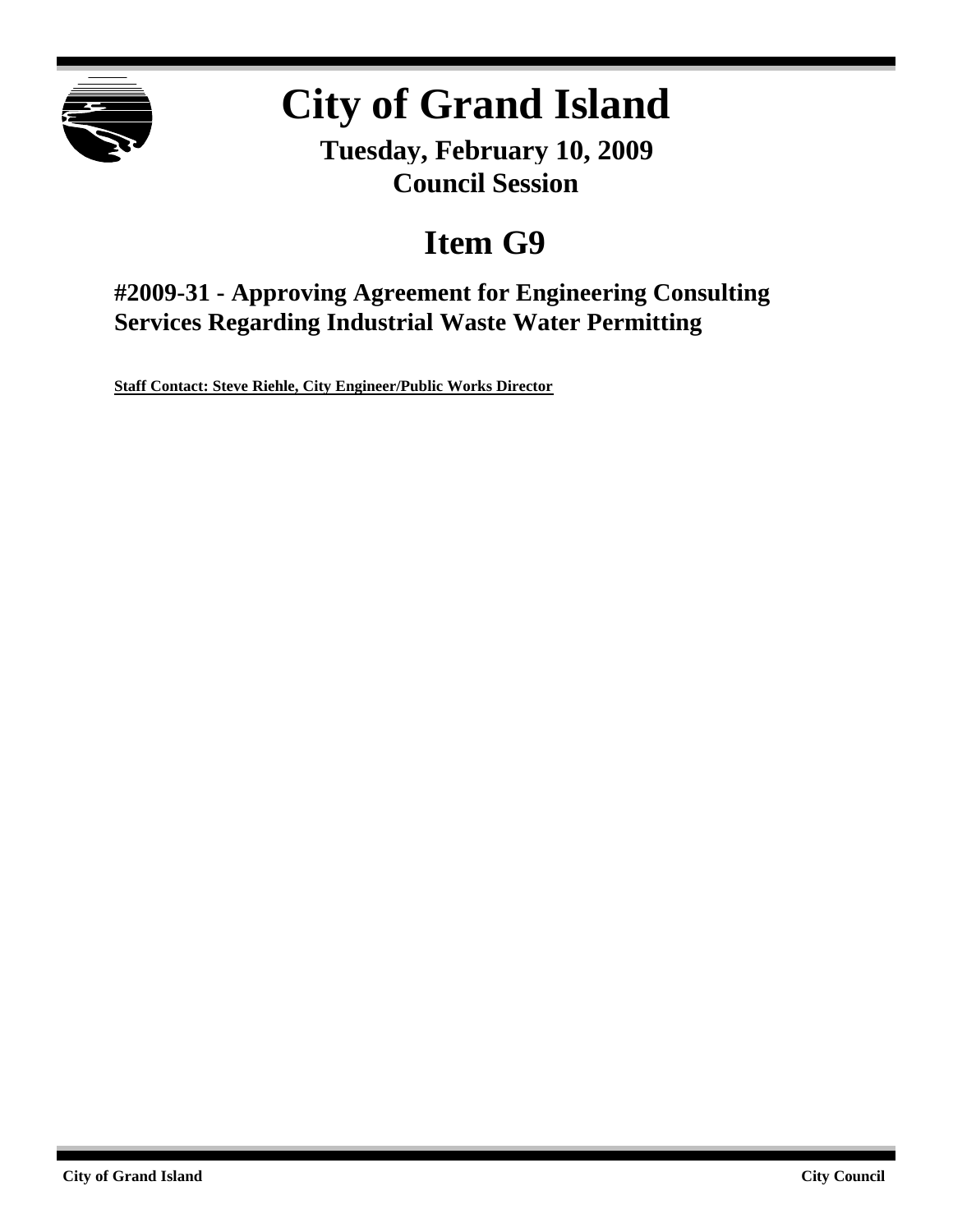### **Council Agenda Memo**

| From:           | Steven P. Riehle, Public Works Director                                                                  |  |
|-----------------|----------------------------------------------------------------------------------------------------------|--|
| <b>Meeting:</b> | February 10, 2009                                                                                        |  |
| Subject:        | Approval of Agreement for Engineering Consulting<br>Services Regarding Industrial Waste Water Permitting |  |
| Item $\#$ 's:   | $G-9$                                                                                                    |  |
| $Presenter(s):$ | Steven P. Riehle, Public Works Director                                                                  |  |

#### **Background**

A Request for Statement of Qualifications was advertised in the Grand Island Independent on Wednesday, December 10th, 2008. The advertisement was also sent to 3 Engineering Consulting companies. Statements of Qualifications were received from Black & Veatch of Kansas City, Missouri: CH2MHill of Omaha, Nebraska and HDR Engineering, Inc of Omaha, Nebraska on December 17th, 2008. Statements were reviewed by City Administrator – Jeff Pederson, Assistant City Attorney – Wes Nespor, Waste Water Superintendent - John M Henderson, and Public Works Director – Steve Riehle. Phone interviews were conducted on December 19th, 2008. After consideration of the scope of Industrial Waste Water Permitting, a decision was made to update the city council. A study session was held on January 6, 2009 where staff advised that an agreement would be brought forward for council consideration at a subsequent meeting.

#### **Discussion**

HDR Engineering, Inc. of Omaha was chosen based on the criteria listed in the advertisement consisting of:

- 1. Technical Approach that included understanding, approach, schedule & resources.
- 2. Project Team that included consultant experience, team, project manager experience, task manager experience and location.
- 3. Past Performance that included quality, coordination, schedule, cost and communication.

An agreement was negotiated with HDR Engineering, Inc of Omaha, Nebraska to perform the work at actual costs with a maximum. The base services include project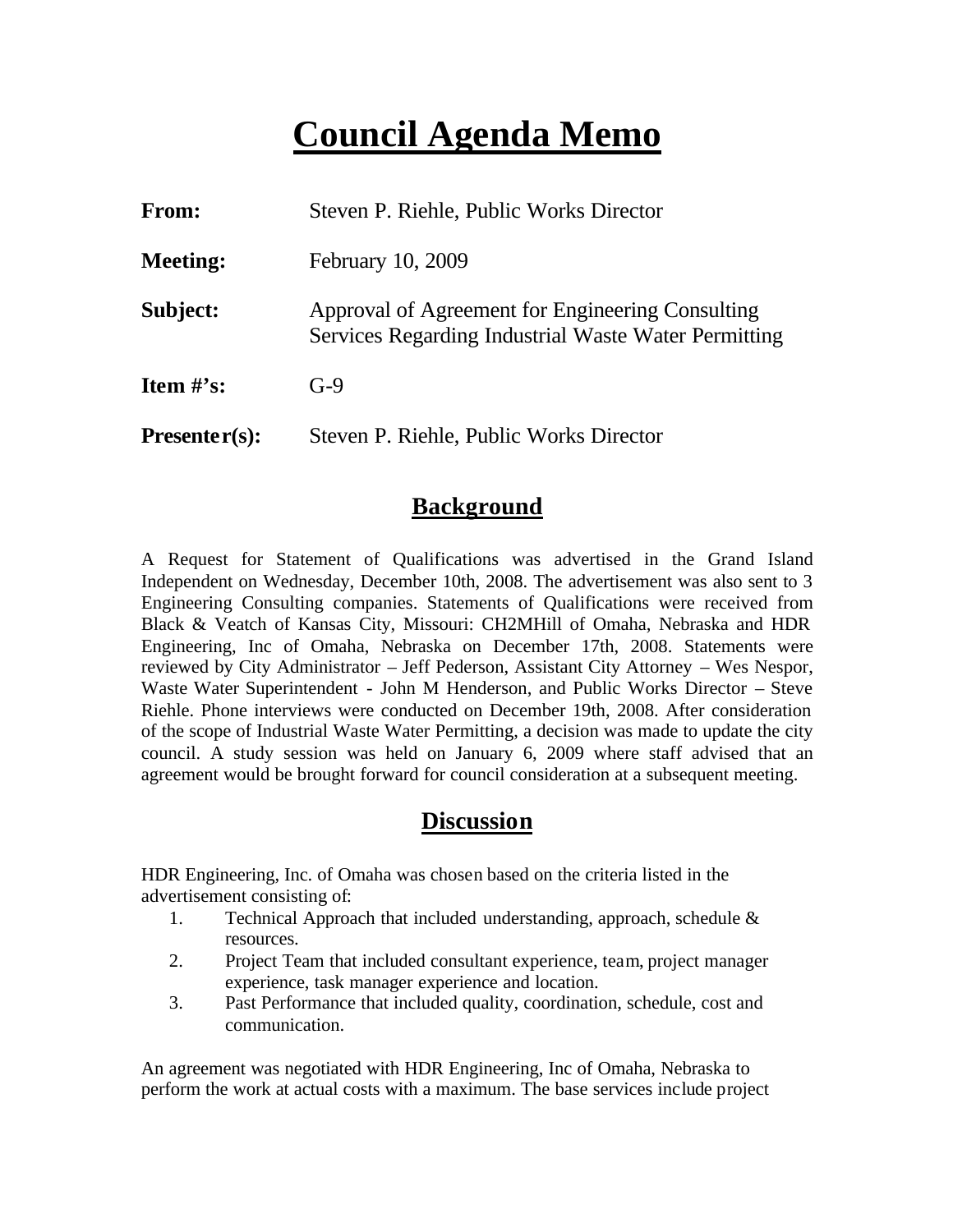initiation, general project management, contracting, data acquisition, reporting, negotiations and permitting. Special consulting services include capacity comparisons, analysis of industry proposals and special activities.

The proposed agreement with HDR includes the following:

- 1. Research and define basis for permitting action.
- 2. Determine regulatory position on permitting action from regulatory agency.
- 3. Gather information on Waste Water Treatment Plant (WWTP) capacity, loading, industrial loading from JBS, and receiving stream information.
- 4. Perform technical analysis for permit development.
- 5. Prepare permit limits, terms and conditions.
- 6. Determine technical and financial impacts to the city and industrial user.
- 7. Identify potential areas for improvement.
- 8. Present results.
- 9. Enter negotiations with industrial user (JBS).
- 10. Prepare final permit for issuance and assist city with public notice.

Special consulting activities include:

- 1. Acquisition and development of missing data.
- 2. Analysis and technical evaluation of the WWTP.
- 3. Analysis and technical evaluation of industry proposals & data.
- 4. BioWin modeling
- 5. Development of industrial user's pre-treatment audit & cost data base.

### **Alternatives**

It appears that the Council has the following alternatives concerning the issue at hand. The Council may:

- 1. Move to approve
- 2. Refer the issue to a Committee
- 3. Postpone the issue to future date
- 4. Take no action on the issue

### **Recommendation**

Public Works Administration recommends that the Council approve the agreement for Engineering Consulting Services regarding Industrial Waste Water Permitting between the City and HDR Engineering, Inc. of Omaha, Nebraska.

### **Sample Motion**

Move to approve the agreement.